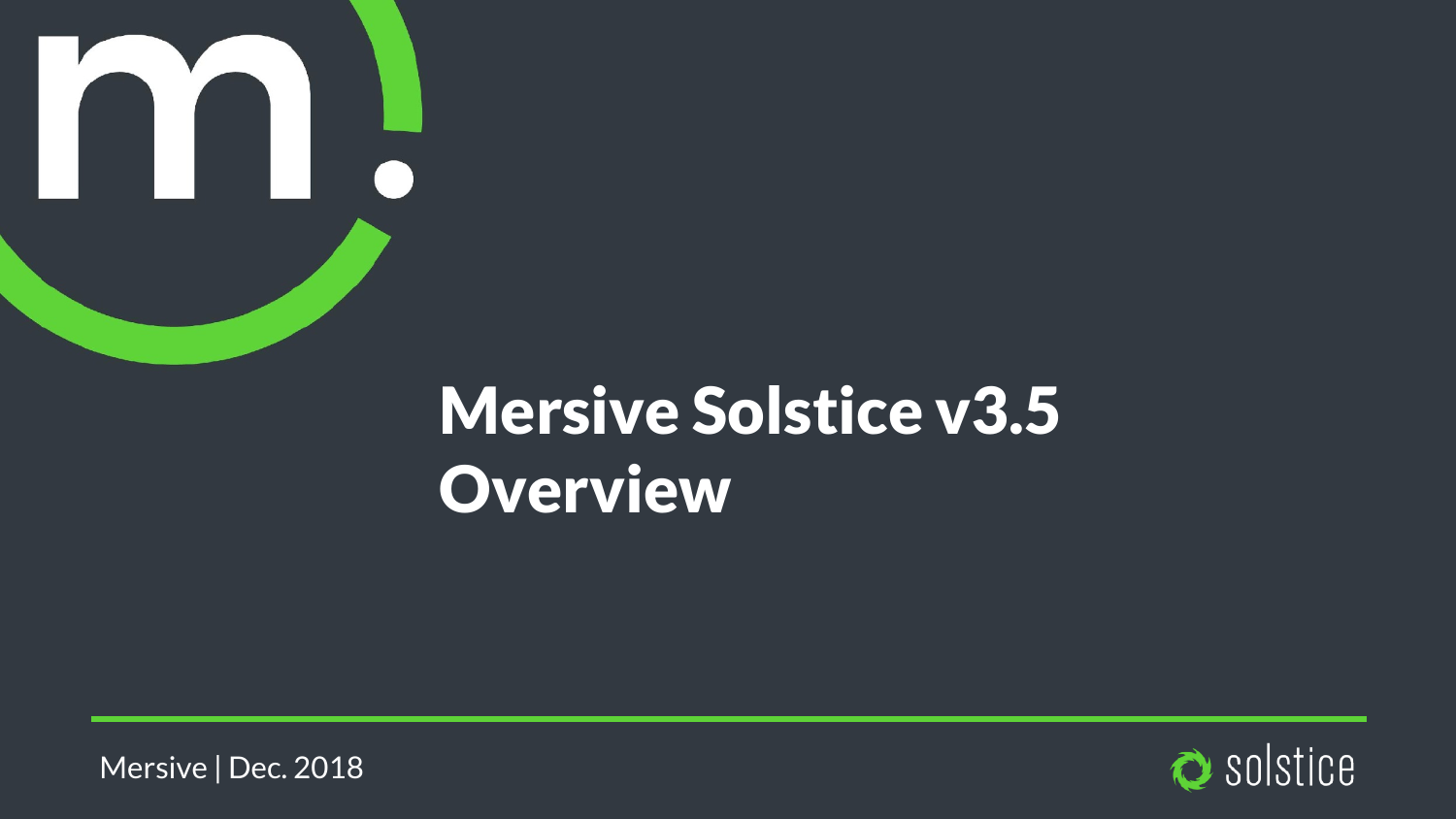### **Mersive Solstice v3.5 Overview**

Goal: To provide an in-depth look at the new capabilities in the 3.5 version of Solstice.

- **Miracast Streaming Support**
	- o Feature Overview
	- o Use Cases and How To
	- o Specifications and Requirements
	- o Positioning and Messaging
- **Spoken Screen Key**



● **Local OTA Update Mechanism (for subsequent releases)**

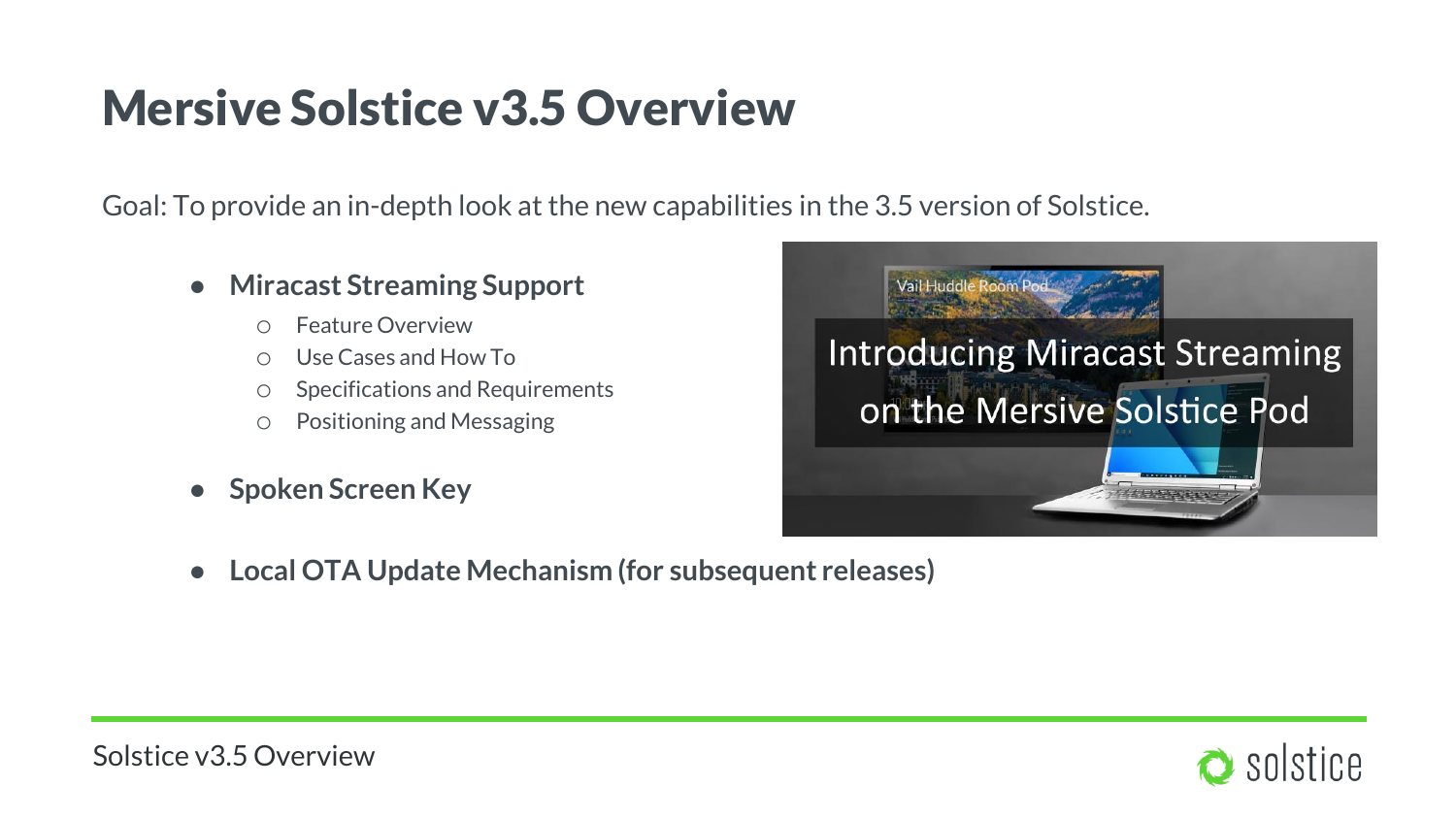### **Miracast Feature Overview**

*Taking Solstice's ease of use and network management to new levels.*

- Miracast-enabled Windows and Android devices can now stream to Solstice Pods without the Solstice app
- Support for up to 4 simultaneous Miracast sources (2 Miracast sources recommended)
- *WiFi Direct* (P2P) and *Over Infrastructure* standards implemented
- All native Miracast capabilities supported (second screen, confidence monitor, etc.)



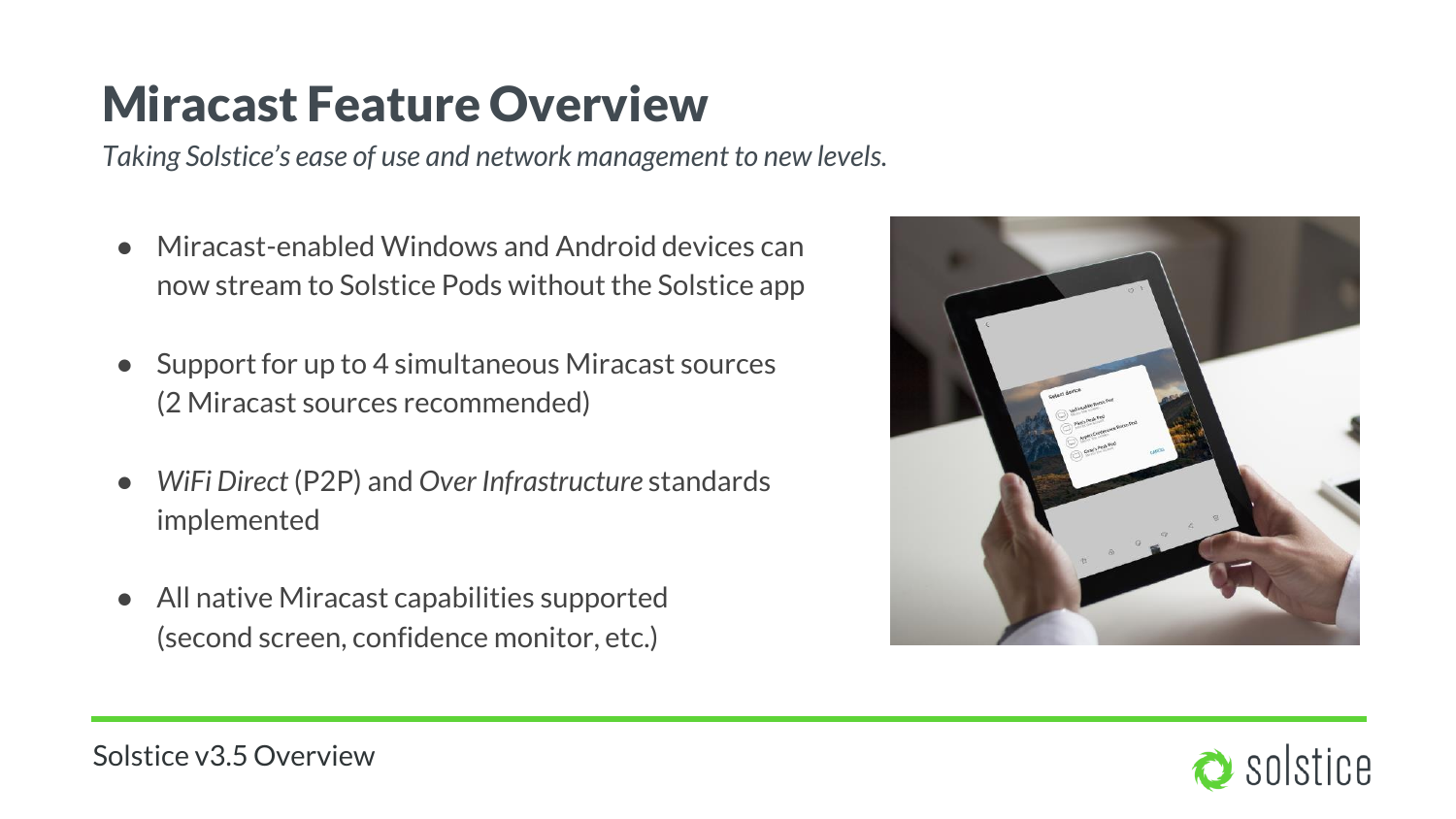## **Miracast Feature Use Cases and How To**

#### **Use Cases**

- Guest/occasional users contribute content without downloading the Solstice app
- Users leverage second-screen and confidence monitor modes for better presentations and user experience

#### **How To**

- Windows users connect via [Windows]+P or [Windows]+K
- Android device connection process differs per manufacturer
- Configuration options available in the 3.5 Dashboard and local/web Configuration Panels



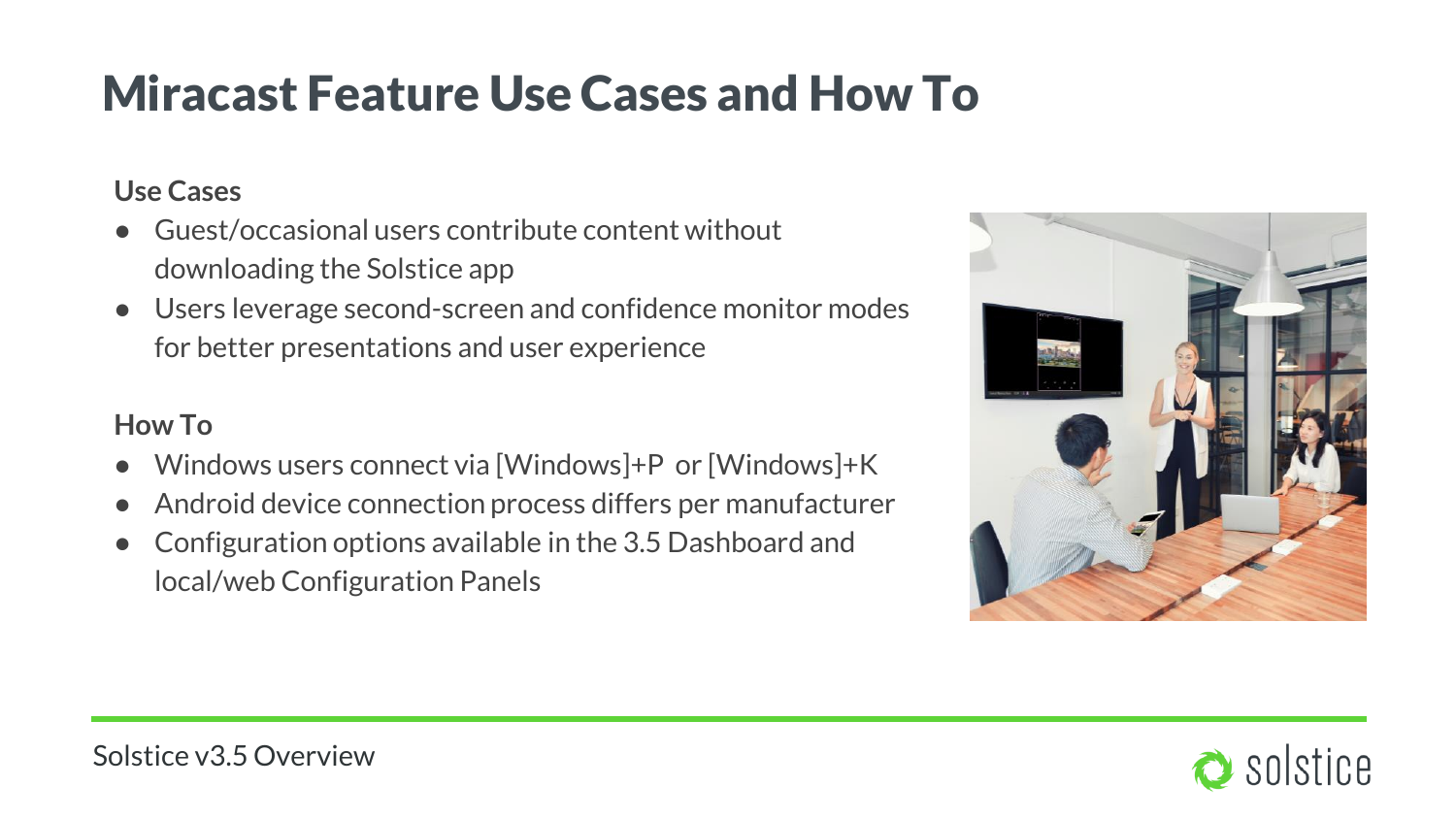## **Miracast Feature Specifications and Requirements**

#### **Specifications**

- Up to four Miracast sources supported (two recommended)
- Most Windows and Android devices supported
	- o No support for Windows 7; not all Android devices supported
- Support for both Miracast standards: WiFi Direct and Over Infrastructure

#### **Requirements**

- Gen2i Pods (Standard or Enterprise Edition)
	- o No support for Gen1, Gen2, or Solstice Windows Display Software
- Not supported in Over Infrastructure mode:
	- o Android devices
	- o Window 7 and 8 devices
	- o Screen key enforcement





Solstice v3.5 Overview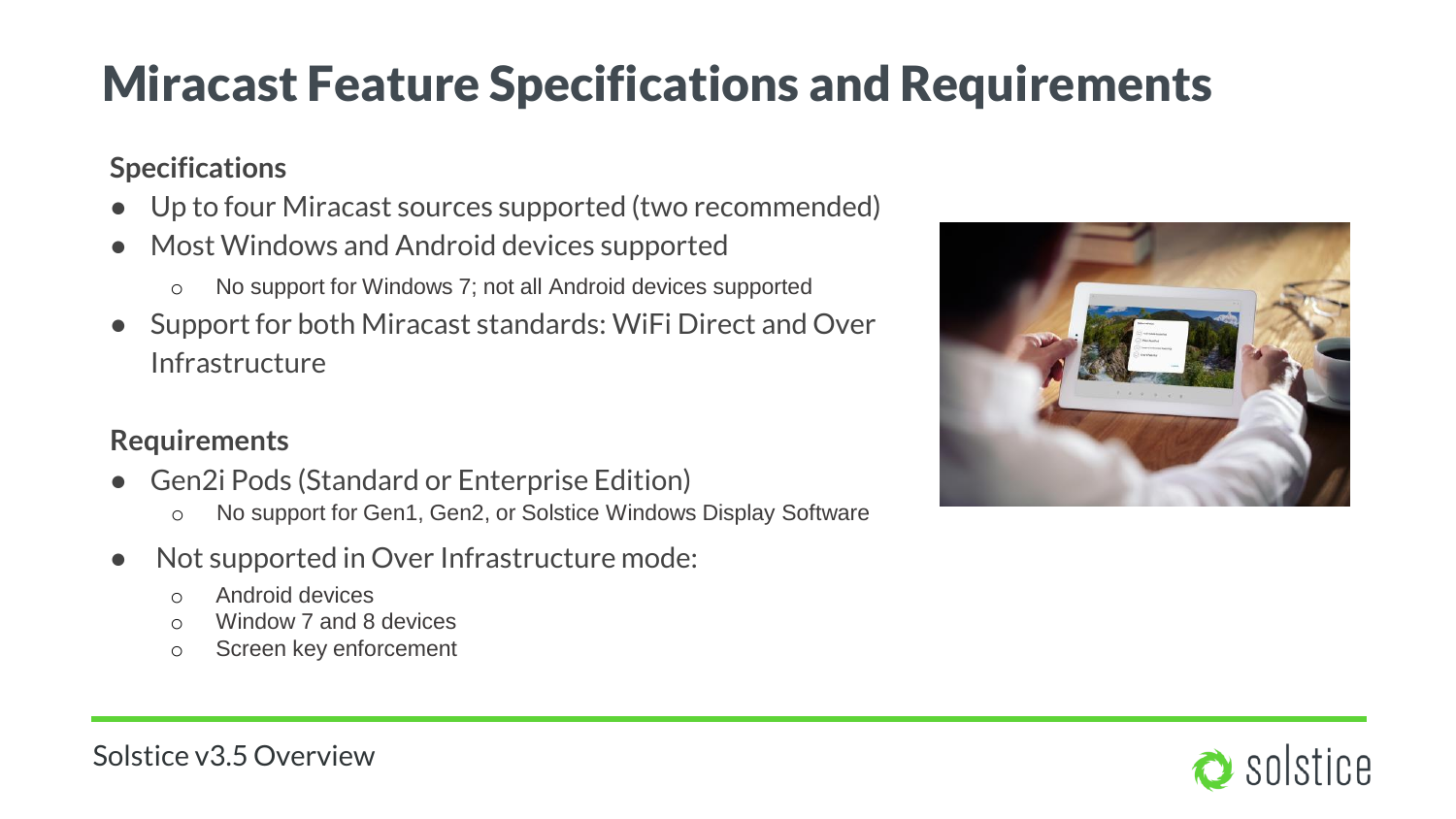### **Miracast Feature Key Takeaways**

- With support for Miracast alongside AirPlay, Mersive Solstice now enables native screen sharing capabilities for all user platforms – Windows, Android, iOS, and MacOS.
- Guests and occasional users who do not have the Solstice user app installed can quickly share their screen, with the Solstice app available for the full Solstice experience.
- Miracast users also benefit from included second screen and confidence monitor features.



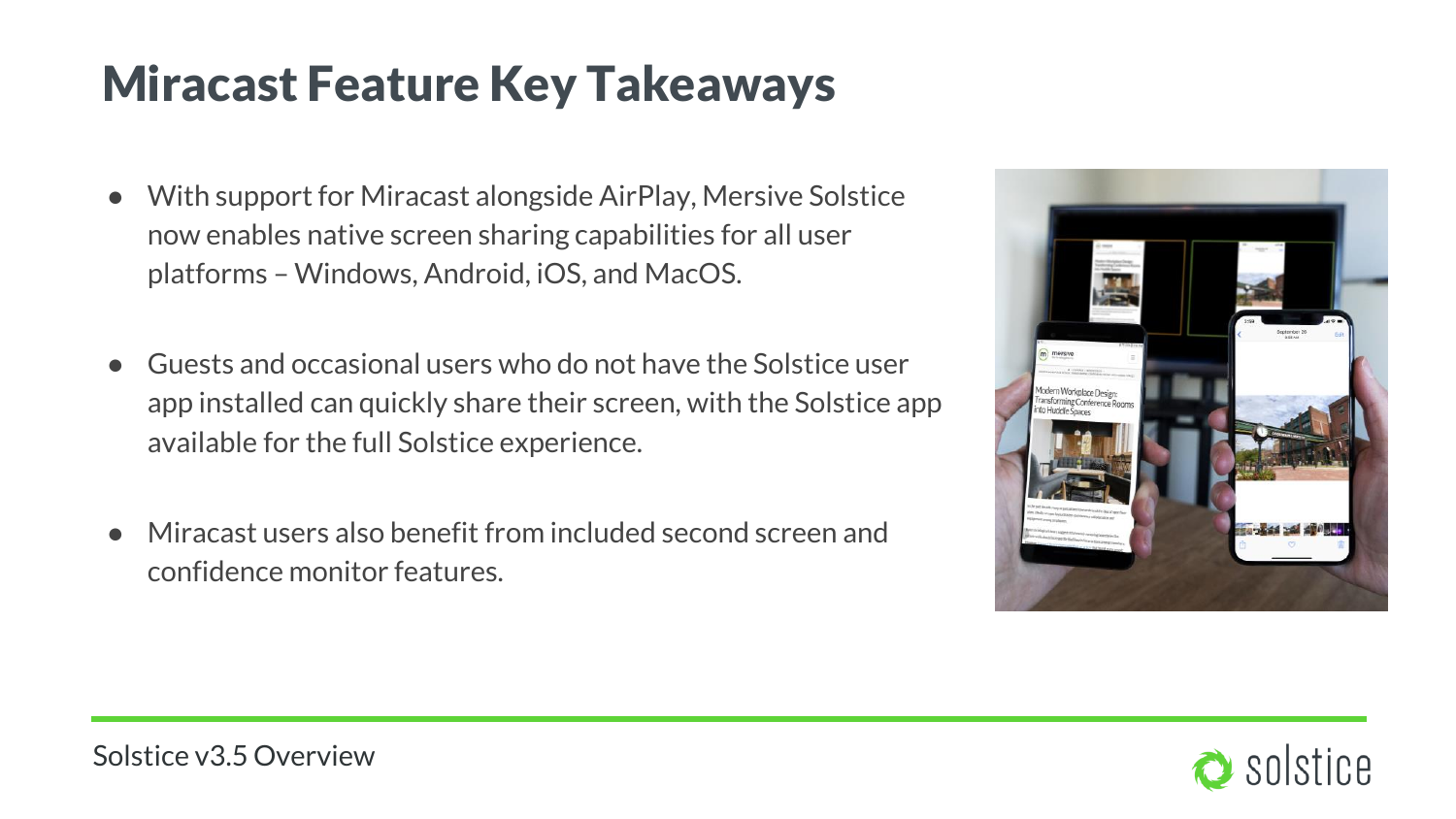## **Spoken Screen Key**

- Solstice accessibility improvement
- When enabled, screen key will be 'spoken' from the Solstice-enabled display's audio output upon user connection attempts
- Spoken max of  $1x/10$ seconds
- **Screen key authentication and spoken screen key** features must both be enabled (configured separately in Dashboard on 'Security' and 'Network' tabs)
- Supported on Enterprise Edition Pods only



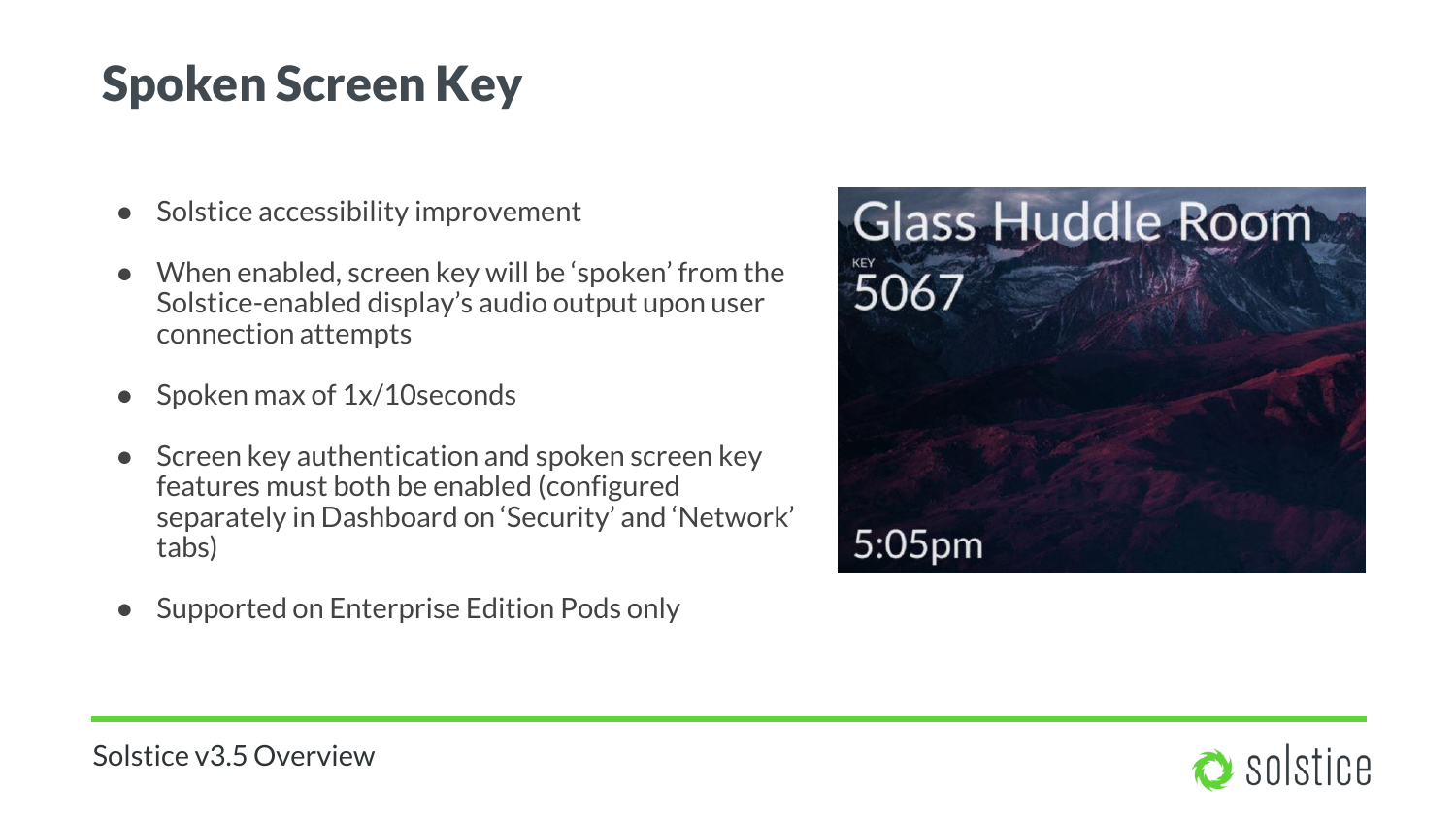### **Local Over-The-Air Update Mechanism (for future releases)**

- This new update method is introduced in 3.5 Dashboard for subsequent updates
- Ability to point Pods to local update server for OTA updates without internet access
- Local OTA update steps (post 3.5 release)
	- 1. Download the Solstice upgrade file from [mersive.com/download](https://www.mersive.com/download/).
	- 2. Place it on a local web server.
	- 3. Point Pods to the local web server for updates in the Dashboard 'Network' tab.